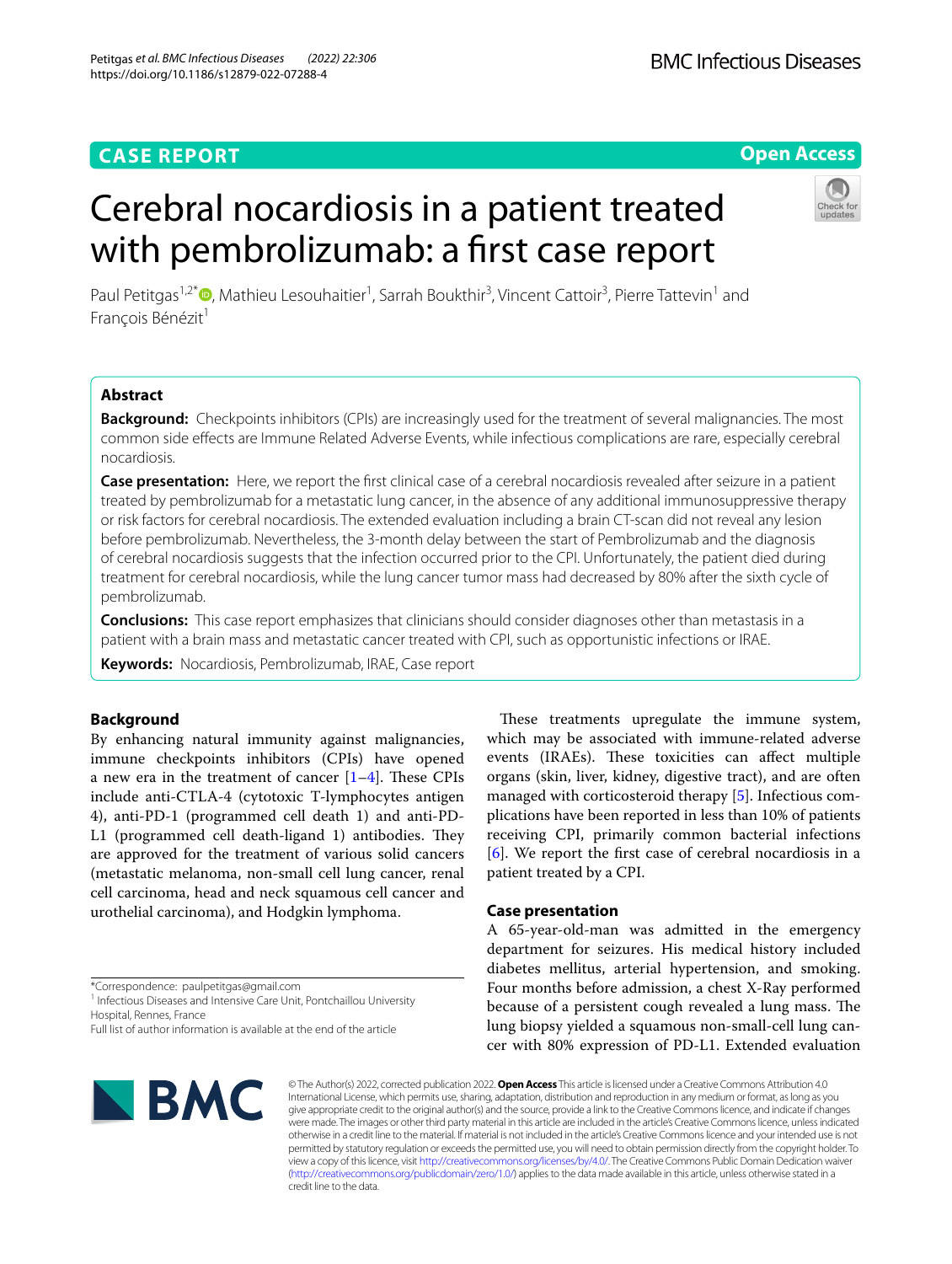

<span id="page-1-0"></span>including a brain CT (Fig. [1A](#page-1-0)), thoracic CT, abdominal MRI and whole-body PET-scan showed a unique hepatic metastasis. Following consultation with the institutional multidisciplinary team in charge of lung cancer, the patient was treated with intravenous pembrolizumab (anti-PD-1 antibody), started 3months before admission, as a single-drug regimen, 200mg every three weeks, with no tolerability or adherence issues.

On admission, the patient was afebrile, and clinical examination was normal. Routine biochemical and hematology tests were normal, with blood leukocytes count of 7.8 G/l, and serum C reactive protein at  $1.1 \text{ mg/l}$ . The electroencephalogram performed 12h after seizures was normal. Brain CT scan found a focal hypodense lesion in the right frontal lobe, further characterized by brain MRI as an intracranial round-shaped lesion with a maximal diameter of 18mm, low signal intensity on T1-weighted and intermediate signal intensity on T2-weighted images, associated with perilesional edema and wall enhancement on T1-weighted gadolinium-enhanced images (Fig. [1B](#page-1-0)), suggestive of brain abscess, while brain metastasis could not be ruled out. The patient was transferred to the neurosurgical department for a total removal of the lesion (excision with craniotomy), both for diagnostic and therapeutic purposes. Per-operative macroscopic fndings were also suggestive of brain abscess, and empirical antimicrobial therapy was started after surgery with a combination of intravenous ceftriaxone and metronidazole. Microscopic examination revealed numerous flamentous-branching Gram-positive rods. Cultures yielded *Nocardia farcinica*, identifed by MALDI-TOF mass spectrometry. Antibiotic treatment was modifed to meropenem 1g every 8h associated with cotrimoxazole 1600mg/400mg every 8h and folinic acid. Body-CT did not show any other localization of nocardiosis, while the mass tumor had decreased by 80% after the sixth cycle of pembrolizumab. Drug susceptibility testing found a meropenem MIC of 32mg/L, while linezolid MIC was 4mg/L, and cotrimoxazole MIC was 0.5mg/L. Meropenem was replaced by linezolid 600mg every 12h, in combination with cotrimoxazole. Following the diagnosis, additional risk factors for cerebral nocardiosis were ruled out.

After 2months, the patient was asymptomatic, except for asthenia. Antibiotics were well tolerated. He did not receive additional dose of pembrolizumab. At 10weeks of treatment, he developed thrombocytopenia due to linezolid. He died 3months after the diagnosis of cerebral nocardiosis, because of a major upper-gastrointestinal bleeding probably related to a peptic ulcer disease and thrombocytopenia.

## **Discussion and conclusions**

To our knowledge, we report the frst case of a cerebral nocardiosis in a patient treated by CPI. *Nocardia spp* are a rare cause of cerebral abscess, primarily among immunocompromised patients. Main risk factors include immunosuppressive drugs, cancer, organ transplant, HIV infection, anti-GM-CSF antibodies, and uncontrolled diabetes mellitus [[7\]](#page-2-4). Cerebral nocardiosis has also been rarely reported in patients with no identifed risk factors [[8\]](#page-2-5). In the observation reported herein, the patient had been recently diagnosed with a metastatic lung cancer, a known risk factor for cerebral nocardiosis, but he did not receive any immunosuppressive treatment, and had no clinical or imaging features suggestive of cerebral nocardiosis before pembrolizumab was initiated. As a limitation, anti-GM-CSF were not investigated.

CPIs are not considered as risk factors for opportunistic infection. A retrospective study of 740 patients treated by CPI for a metastatic melanoma found that 7.3% presented at least one episode of serious infection [\[6](#page-2-3)]. Among them, 79% had a bacterial infection. Patients treated with pembrolizumab were at lower risk of infections as compared to patients treated with other CPIs. Of note, the concomitant use of immunosuppressive agents, especially infiximab and corticosteroids was the main risk factor for serious infections in that cohort, while these drugs are often used for the control of IRAE associated with CPI. Less common infections have been reported in patients treated with CPI, including tuberculosis reactivation [[9\]](#page-2-6), invasive aspergillosis, pneumocystosis or cytomegalovirus disease  $[10]$  $[10]$ . However, these complications have mostly been reported in patients with concomitant use of immunosuppressive agents, primarily corticosteroids for the management of IRAE. Hence, the role of CPIs in these opportunistic infections remains hypothetical. In our observation, the development of